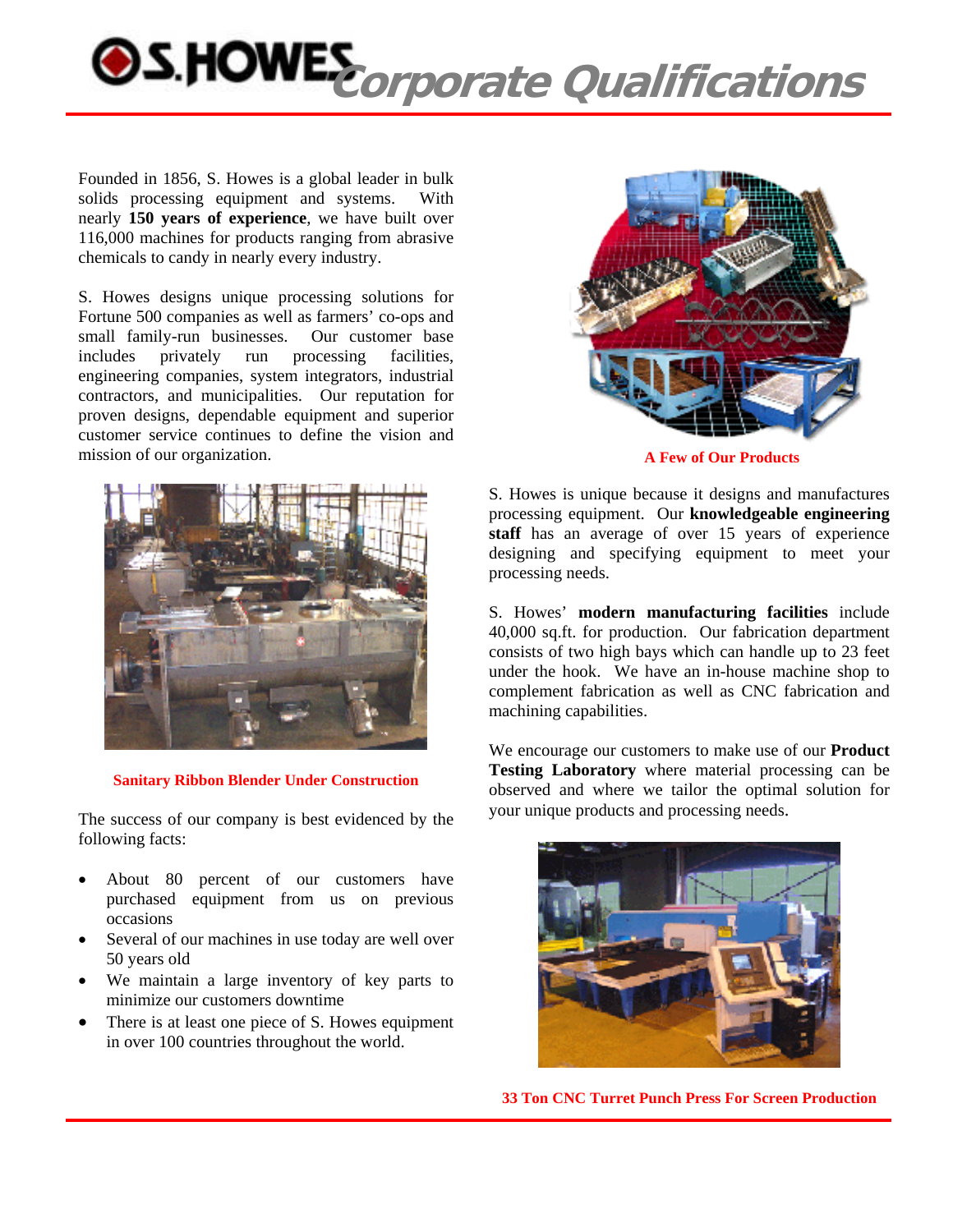

Located in Silver Creek, NY, S. Howes, Inc. was established in 1856 as a leading designer and manufacturer of processing equipment. The first equipment manufactured by S. Howes was separating and screening equipment (grain cleaning) and S. Howes was once the largest manufacturer of grain cleaning equipment in the world. Since that time, the company has built on its knowledge of **mechanical engineering** and **manufacturing best practices** and diversified its product line by developing process equipment designs used in modern plants today.

S. Howes' products are built to last. In fact, some of the S. Howes' equipment in use today is well over 75 years old. Today, S. Howes designs and manufactures numerous types of processing equipment including: mixers & blenders, conveyors, separators, size reducers, grain cleaners and accessories for a wide variety of products and processing industries. The company is still a **family-owned** and managed business and strives to maintain its reputation as a leading supplier and provider of high-quality equipment and superior customer service.

S. Howes, Inc. is part of **MetalWorks**, a group of affiliated manufacturing companies based in Western New York. The companies specialize in different areas but all focus on quality workmanship and superior customer service. The companies frequently collaborate on large projects and where they can build upon each other's expertise. Together, the MetalWorks group can fulfill many of your metal working needs from design and fabrication to refurbishment and repair. MetalWorks is comprised of: S. Howes, Inc., Goergen-Mackwirth Company, Inc., West Metal Works; and Metal Locking Service.

Goergen-Mackwirth

**Goergen-Mackwirth Co., Inc.**  A custom metal fabrication and industrial contracting company located in Buffalo, NY. www.gomac.com



**West Metal Works, Inc.**  A custom metal fabrication company which specializes in pressure vessels, separation and processing equipment. www.westmetalworks.com



**S. Howes, Inc.**  A process equipment manufacturer specializing in job-engineered equipment. www.showes.com



**Metal Locking Service, Inc.**  A company specializing in industrial equipment repair and refurbishment of broken or cracked cast iron components. www.metalocking.com